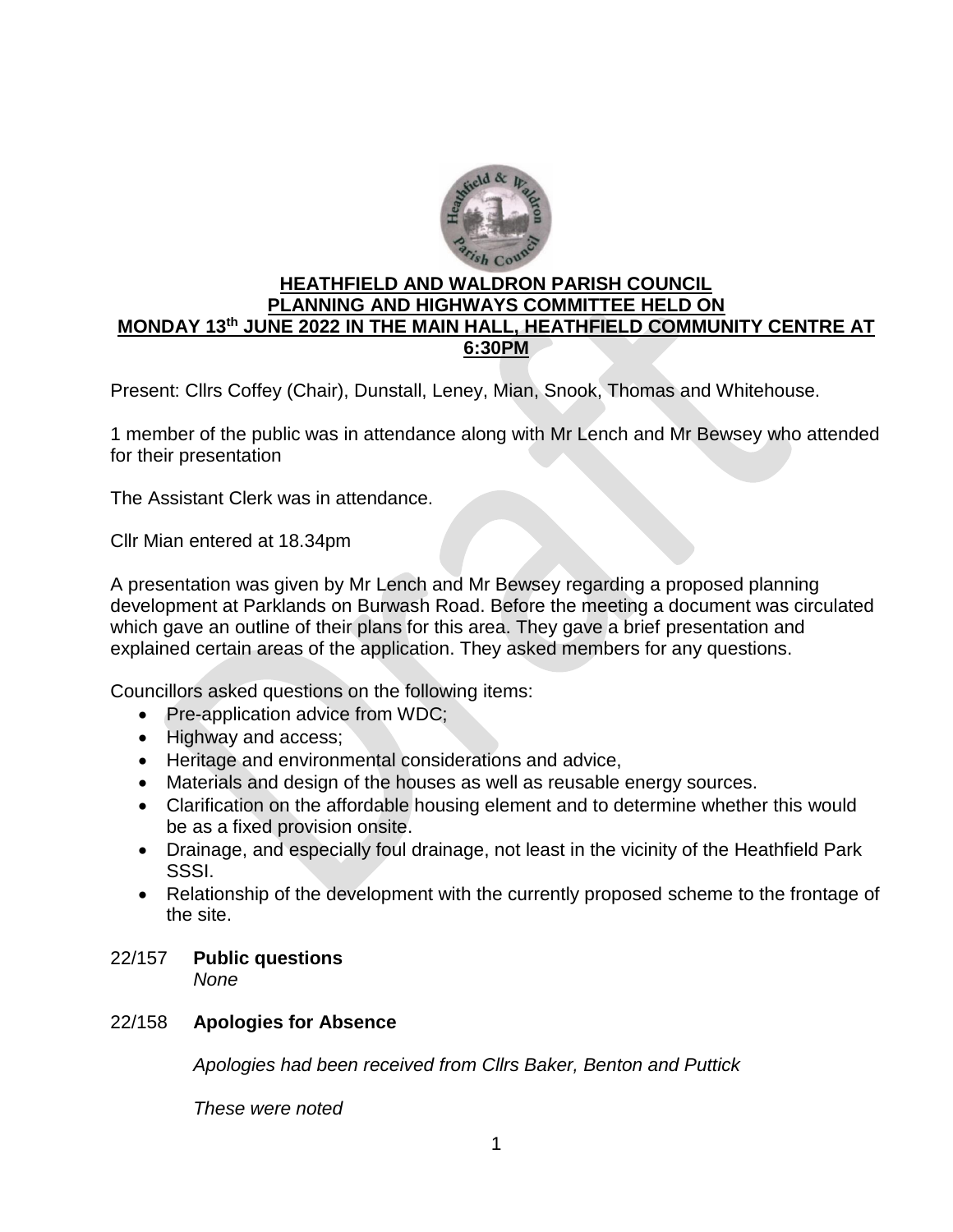#### 22/159 **Disclosure of Interests in matters on the Agenda**

*Cllr Coffey declared a personal interest in WD/2022/0811/F as he is working with the agent on a development outside the Parish.* 

*Cllr Coffey declared a personal interest in WD/2022/0925/F as he is working with the agent on a development outside the Parish.* 

*Cllr Coffey declared a personal interest in WD/2022/0972/F as he is working with the agent on a development outside the Parish.* 

#### 22/160 **Minutes**

*The minutes from the meeting on 23rd May 2022 were approved and signed by the Chair*

#### 22/161 **Action points from previous minutes**

*The Assistant Clerk informed members that the Asset of Community Value has been approved for the Cross in Hand Inn* 

*The Assistant Clerk reported she has liaised with the Licencing Officer who is revisiting the bin position site outside Cycle Revival. The Assistant Clerk is waiting*  for a response and will report back at the next Planning and Highways meeting.

### 22/162 **To consider Planning Applications received since the last meeting**

#### **WD/2022/0811/F**

8 BIRCH WAY, HEATHFIELD, TN21 8TR. Loft conversion

**OBSERVATIONS:** *The committee members supported this application and considered that the proposed conversion would not be overpowering or overlook the adjacent properties. Members would ask for materials to match the existing dwelling.* 

#### **WD/2022/0872/F**

1 FIRGROVE COTTAGES, FIRGROVE ROAD, CROSS IN HAND, TN21 0QN. – single storey rear addition.

**OBSERVATIONS:** *The committee members supported the application and considered the size and appearance to be in character with the locality, and for neighbours to be consulted.* 

*To Note – Members would ask the works are carried out in line with the neighbour's property and within the terms of the Party Wall Act.*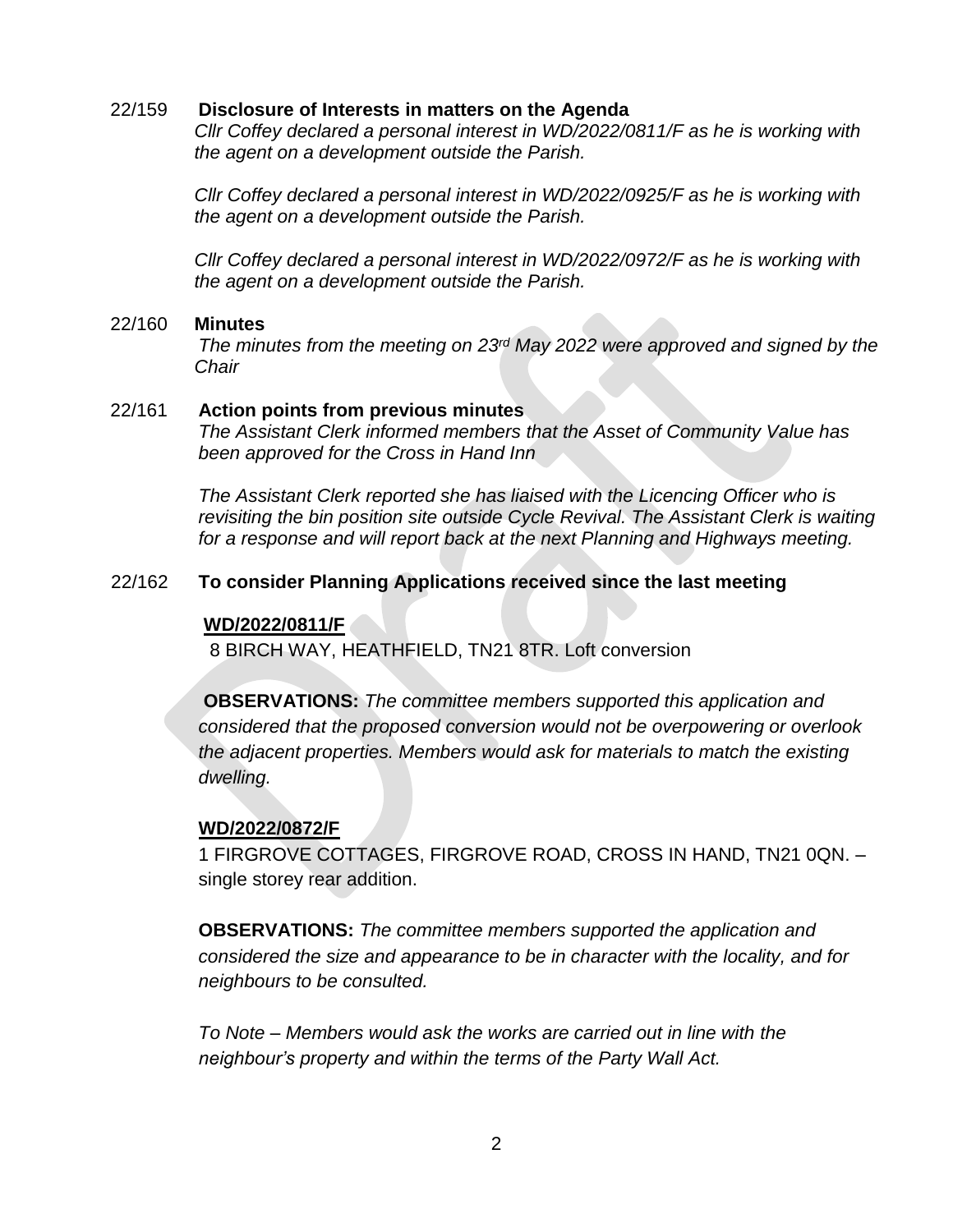## **WD/2022/0819/F**

LIONS GREEN HOUSE, FURNACE LANE, LIONS GREEN, WALDRON, TN21 0PJ - Rear garden room extension and side porch.

**OBSERVATIONS:** *The committee members supported the application and considered the size and appearance to be in character with the locality. They noted the reduction in scale from the previous scheme.* 

#### **WD/2022/1313/LB**

LIONS GREEN HOUSE, FURNACE LANE, LIONS GREEN, WALDRON, TN21 0PJ - Rear garden room extension and side porch

**OBSERVATIONS:** *The committee members supported the application and considered the size and appearance to be in character with the locality. They noted the reduction in scale from the previous scheme.* 

#### **WD/2022/0865/FA**

MAGREED FARM, MAGREED LANE, BROAD OAK, HEATHFIELD, TN21 8TR - Variation of condition 8 of application number WD/2020/0401/F (replacement of existing residential mobile home with bungalow)

**OBSERVATIONS:** *The committee members objected to this application on the grounds that the application appears to be an application to amend a predetermined approved plan. Members questioned the validity of this approach as a method of achieving a revised sitting for the approved dwelling, which therefore casts doubt on the validity of the application itself. Members feel that a new planning application should be submitted to pursue such an amendment.*

#### **WD/2022/0544/F**

HIGH MEADOW, CROSS IN HAND, HEATHFIELD, TN21 0SR - Front and rear extensions, insertion of dormers

**OBSERVATIONS:** *The committee members supported this application and considered the size and appearance in keeping with the locality, subject to no additional windows other than those approved, and the retention of existing screening wherever possible.* 

#### **WD/2022/0972/F**

WELL COTTAGE, NEW POND HILL, CROSS IN HAND, HEATHFIELD, TN21 0LY - Proposed extensions to main house to consist new utility room, larger living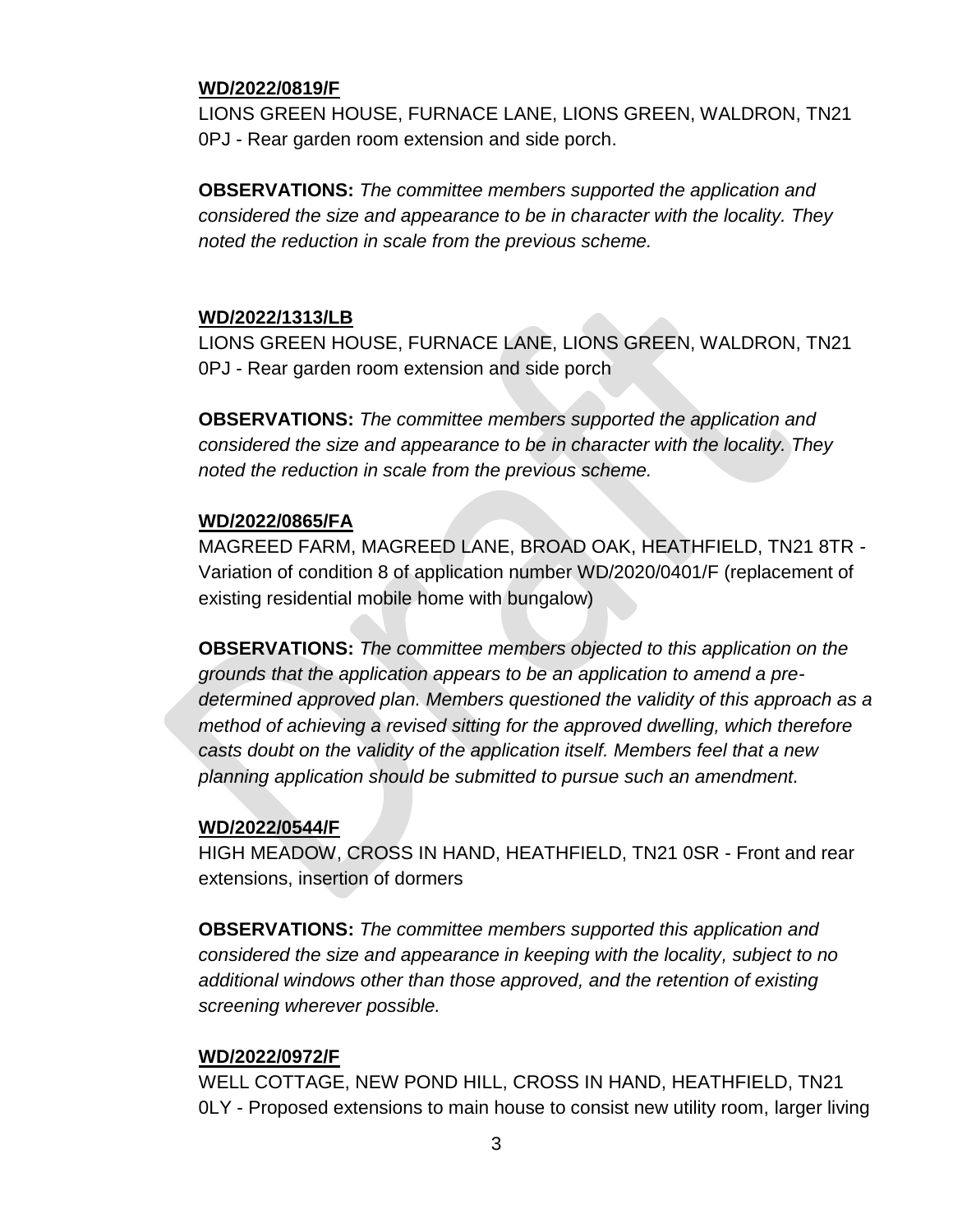room, internal alterations along with replacement garage and outbuildings and entrance gates

**OBSERVATIONS:** *The committee members supported this application and considered the size and appearance in keeping with the locality subject to permitted development rights in relation to new windows to be removed. Also for the trees and hedge boundary screening to be safeguarded during construction on the borders.*

### **WD/2022/0919/F**

KELLS, POSSINGWORTH CLOSE, CROSS IN HAND, HEATHFIELD, TN21 0TL - Formation of walled courtyard adjacent to existing garage and workshop. new front porch

**OBSERVATIONS:** *The committee members supported this application and considered the size and appearance in keeping with the locality.*

### **WD/2022/0925/F**

45 BROAD VIEW, BROAD OAK, HEATHFIELD, TN21 8SB - Proposed side and rear single storey extension and internal alterations

**OBSERVATIONS:** *The committee members supported this application and considered the size and appearance in keeping with the locality, subject to removal of permitted development rights for new windows in the flank elevations. Also for neighbours to be consulted.* 

# **WD/2022/0932/F**

7 BIRCH WAY, HEATHFIELD, TN21 8BB - Proposed annex extension

**OBSERVATIONS:** *The committee members supported this application and feel it is in keeping with the general vernacular of the area, and appears to be a genuine annex. Members asked for the annex to be used in connection with the existing dwelling. Also, no flank windows in the side elevations.* 

#### **WD/2022/0949/F**

LITTLE LONDON FARM, SPINNEY LANE, WALDRON, HEATHFIELD, TN21 0NU - Demolition of side extension. erection of two-storey extension to form annexe accommodation for family (resubmission of WD/2021/2967/F)

**OBSERVATIONS:** *The committee members supported this application as they*  feel that the size and appearance is in character with the existing building and that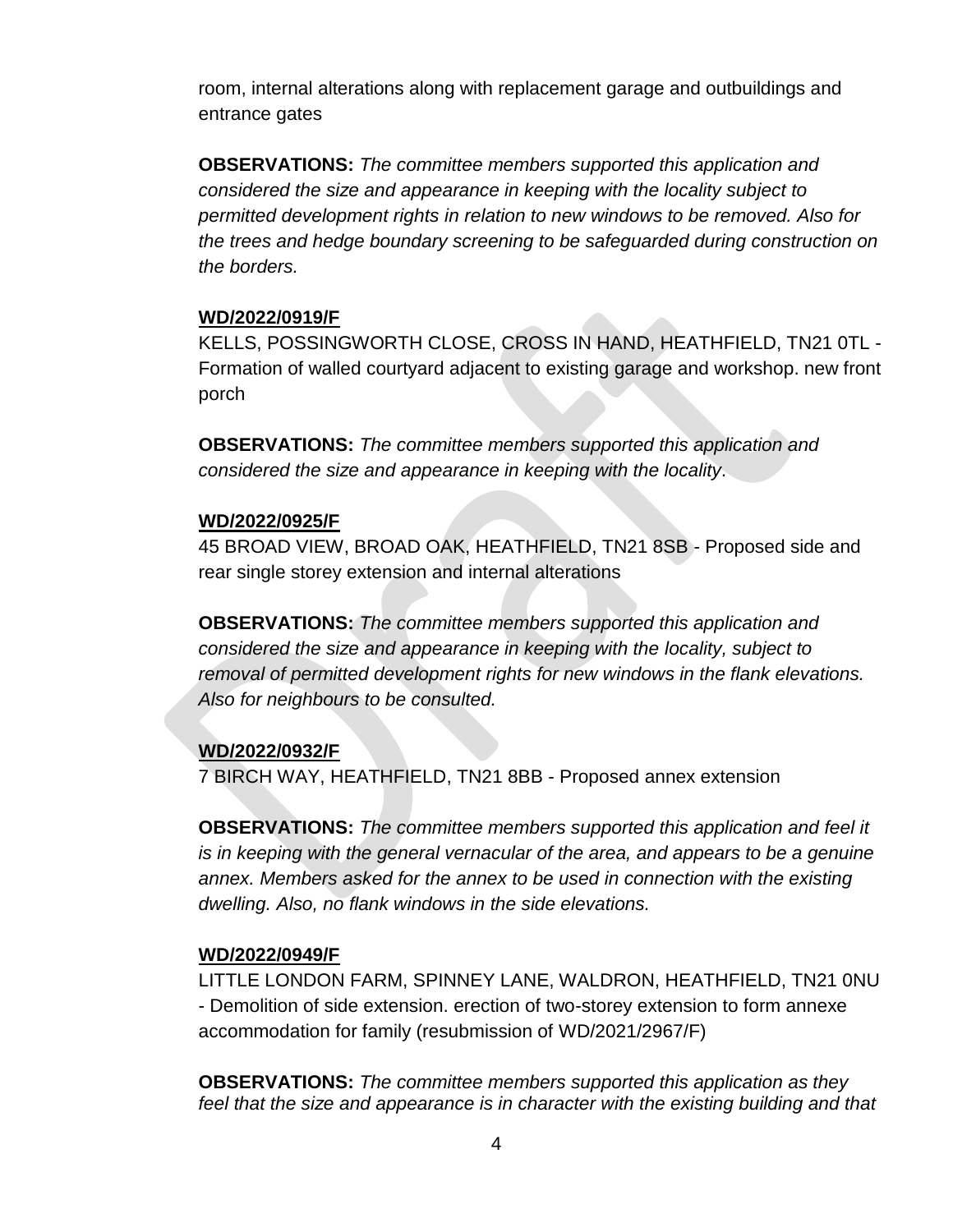*materials should match existing. They also requested that there should be a condition that the use be tied on an ancillary basis to the house. Also, no new windows in the east elevation.* 

## **WD/2022/0671/F**

13 SWAINES WAY, HEATHFIELD, TN21 0AL - First floor extension with raised ridge and rear dormer

**OBSERVATIONS:** *The committee members supported this application.*

*Cllrs Coffey and Whitehouse abstained* 

# **WD/2021/0299/F**

20 BROAD VIEW, BROAD OAK, HEATHFIELD, TN21 8SB - OUTDOOR GARDEN ROOM/ANNEXE FOR THE USE OF A HOME OFFICE/GYM AND GUEST ROOM. \*Amended Plans\*

**OBSERVATIONS:** *The committee members objected to this application on the following grounds:*

- *The proximity to the boundaries, including the hedge on the western boundary, as well as the impact on the street scene and character of the area.*
- *The garden room is excessive in scale, and has a precedent for a potential residential use.*
- *The building has an obtrusive appearance in the streetscape, detrimental to local visual and residential amenities.*
- *The way it has been constructed does not reflect the submitted plans*
- *No indication on the plans as to what the purpose of the building will be used for.*
- *The building was constructed in disregards of the Parish Council's objections to the proposed development, in respect of which members have strong concerns that the structure was erected without consent.*

# 22/163 **To consider Planning Applications after the agenda was published** *None*

# 22/164 **Planning applications approved: Parish Council Comments are in** *Italics*

**WD/2022/0311/F** - HEATH BARN, STREET END LANE, BROAD OAK, HEATHFIELD, TN21 8TU - Change of use to residential including the erection of a summerhouse and garden store/home office - **Approve**/*Objected*

**WD/2022/0508/F** - WYANDELL, HAILSHAM ROAD, HEATHFIELD, TN21 8AS Proposed single storey rear extension and internal alterations – **Approve**/*Support*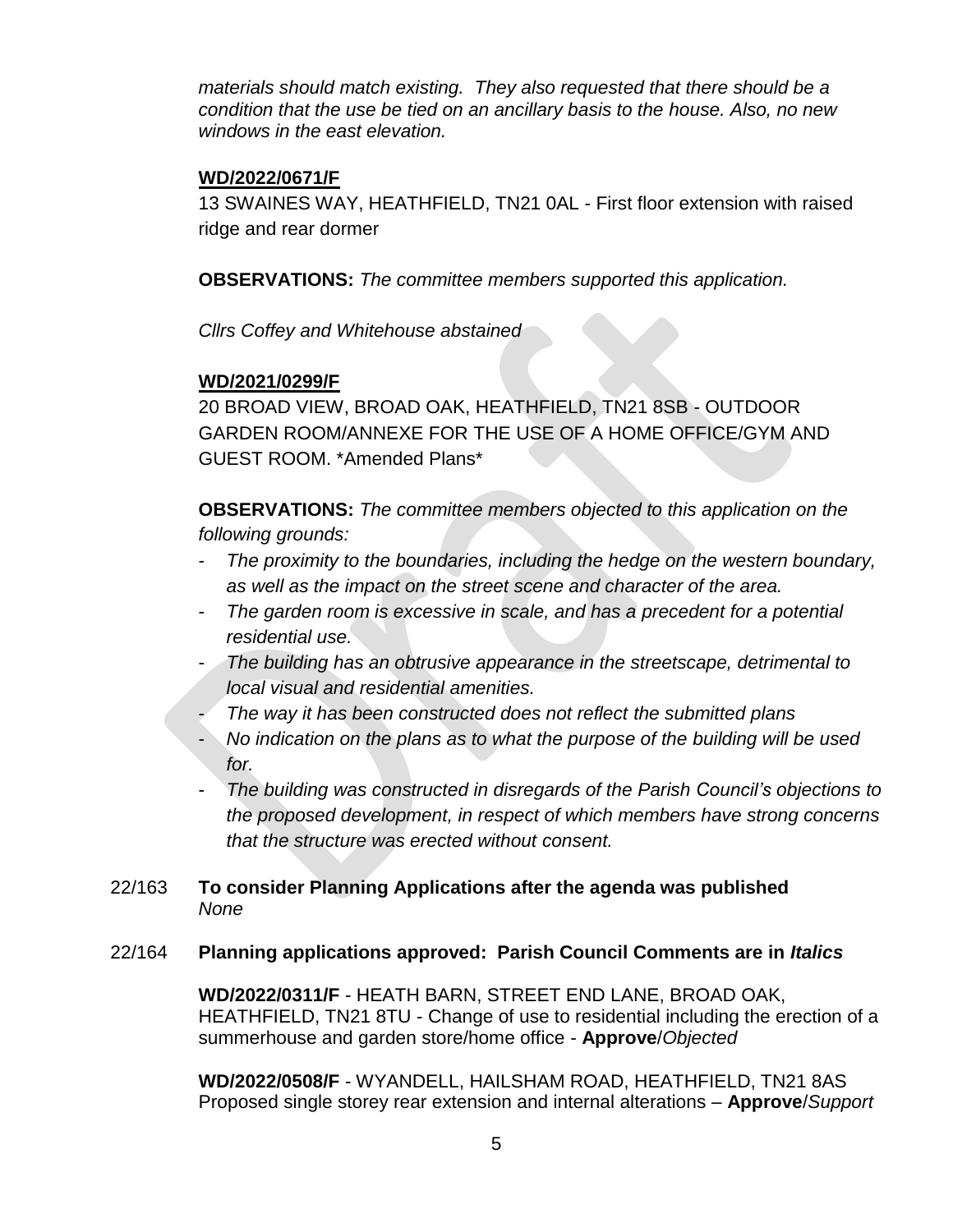**WD/2021/2850/F** - HEATHERLEA, NEWICK LANE, HEATHFIELD, TN21 8PT Demolition and rebuilding of existing dwelling to design approved under WD/2017/2957/F and WD/2019/0609/FA – **Approve**/*Support*

**WD/2022/0693/F** – SPIRE COTTAGE, BURWASH ROAD, BROAD OAK, TN21 8TD - Single storey addition – **Approve**/*Support*

**WD/2022/0496/F** – 2 UPLANDS PARK, BROAD OAK, HEATHFIELD, TN21 8SJ 2 storey integrated side extension to the property approx. 4m wide. **Approve**/*Support*

**These planning decisions were noted by members**

# 22/165 **Planning applications requiring prior approval required**

WD/2022/7012/ADP PROPOSED STEEL-FRAMED BARN. LITTLE HOP GARDEN FARM, BURWASH ROAD, BROAD OAK, HEATHFIELD TN21 8XG PRIOR APPROVAL REQUIRED to this application on 27 May 2022.

### **This planning application was noted by members**

### 22/166 **Tree Preservation Orders**

Heathfield & Waldron Ward: Heathfield North TM/2022/0108/TPO <https://planning.wealden.gov.uk/plandisp.aspx?recno=158088> Works as per schedule within tree preservation order (Heathfield and Waldron) No 81/2, 1990 Windsor Business Centre, Crown Drive, Burwash Road, Heathfield, TN21 8FP

# **This was noted by members**

- 22/167 **Parish Planning Panel/ Cluster meeting –** *Cllr Coffey attended a Parish Focus Meeting where questions were formulated for Wednesday's Parish Cluster meeting.(15t June) An update of this meeting will be given at the next Planning and Highways Committee meeting.*
- 22/168 **High Weald Management Survey Plan to be completed by 30 June –** *Cllr Whitehouse and Dunstall discussed the proposed responses to the survey. Members approved the responses which the Assistant Clerk will submit. Members wanted to thank Cllrs Whitehouse and Dunstall for their work on this.*
- 22/169 **Town and Country Planning Act 1990** Appeal by Leach Projects Ltd (the Appellant) Land adjoining Mill Lane, Lewes Road, Cross In Hand, Heathfield, TN21 OTA proposal: Erection of 1no. detached three-bedroom bungalow with associated access, car parking and landscaping. Planning Inspectorate Ref: APP/C1435/W/22/3292454 – Response to Planning Inspectorate by **28 June**

#### **This was noted by members**